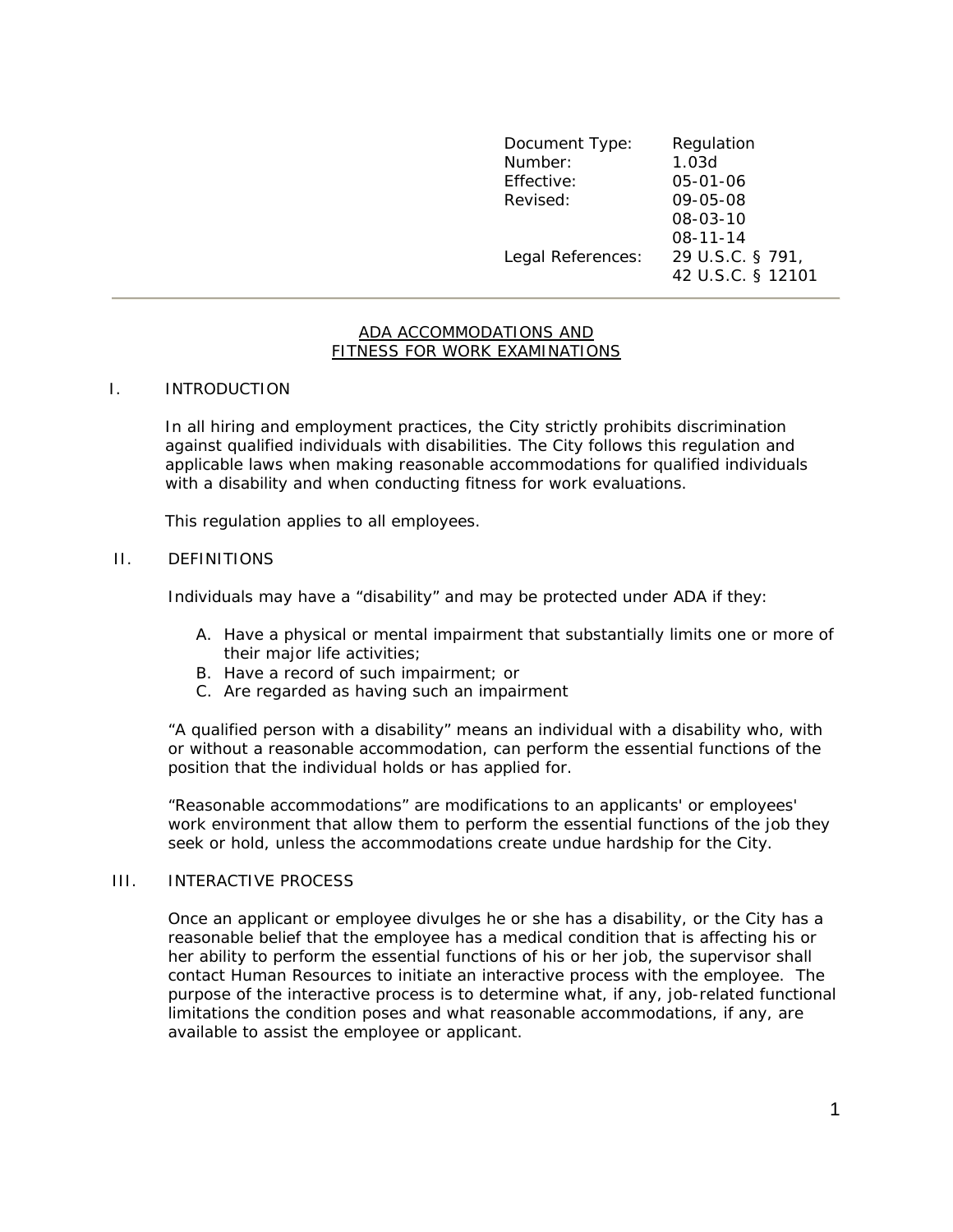As a part of the interactive process it may be necessary for Human Resources to seek the assistance of the individual's health care provider. Department supervisors shall not communicate directly with an individual's health care provider.

# IV. REASONABLE ACCOMMODATION

For every regular position in each department, the Department Director or designee in coordination with Human Resources shall identify and document the essential functions of each position. As previously stated a qualified person with a disability is a person with a disability who, with or without a reasonable accommodation, can perform the essential functions of the position that the individual holds or has applied for.

Reasonable accommodations can include, but are not limited to, altering equipment or facilities, or providing a temporary short term leave of absence. Examples of some of the factors to be considered in determining whether a proposed accommodation creates an undue hardship are: (1) the nature and cost of the accommodation; and (2) the overall financial resources of the City. Other factors also can have a bearing on whether an accommodation would create an undue hardship.

Please note, eliminating an essential job function is not considered a reasonable accommodation.

## V. FITNESS FOR WORK EXAMINATIONS

In certain situations, the City may require current employees to undergo a medical examination or provide medical information when it is job-related and consistent with business necessity. The need for the examination or information may be triggered by evidence of problems related to job performance or safety, the examination or information may be necessary to determine whether individuals are fit for duty, or the examination or information may be necessary when an employee requests a reasonable accommodation. A failure to satisfactorily complete a required physical or psychological examination or provide medical information may be considered insubordination.

The City will pay the cost, not covered by health insurance, of fitness for work examinations required of employees. All examinations or requests for information shall be requested and approved by the Human Resource Department. All examination results are reported to the Human Resources Department and those employees with a need to know this information.

## VI. CONFIDENTIALITY

All employees who are required to undergo an examination or provide medical information are requested to sign a form consenting to the release to the City of relevant medical information pertaining to the situation.

The City takes all necessary steps to safeguard the confidentiality of all medical information. Any and all records containing medical information about an applicant or current or former employee are maintained by the Human Resources Department separate and apart from the organization's general personnel files. Access to medical information in these separate files is granted by Human Resources only to